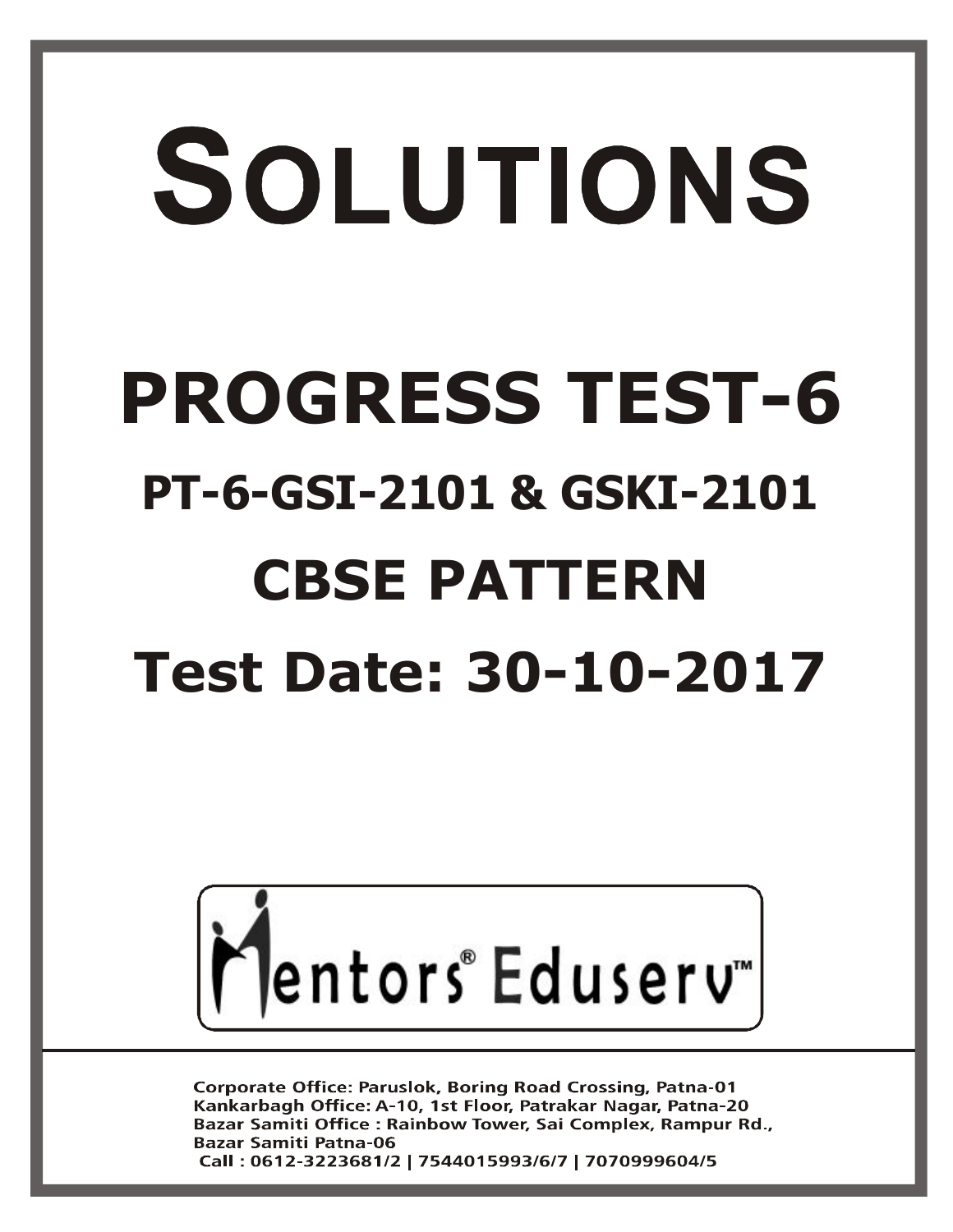**PT-6\_GSI-2101 & GSKI-2101 (30-10-17)** [ **2** ] **PHYSICS 1. (A)** Distance travelled by ball in 'T' seconds; h = 1  $\frac{1}{2}$ g T<sup>2</sup> ∴ Distance travelled by ball in  $\frac{17!}{3!}$  $\frac{1}{3}$  seconds, h' =  $\frac{1}{2}g\left(\frac{T}{2}\right)^2$  $\frac{1}{2}$ g $\left(\frac{1}{3}\right)^2$  $=\frac{1}{2} \cdot \frac{1}{2}$  g T<sup>2</sup> 9 2  $=$ h 9 hence, h' = h 9  $\therefore$  Position of ball from ground = h– h  $\frac{1}{9}$  =  $\frac{8h}{2}$  m . 9 **2. (C)** Total distance travelled =  $(850 + 150)$  m = 1000 m  $\ddot{\mathcal{L}}$ time =  $\frac{\text{distance}}{\text{time}} = \frac{1000}{5} = \frac{1000 \times 18}{5} = 80 \text{ sec}$ speed  $45 \times \frac{5}{18}$  5×45 18  $=\frac{\text{distance}}{\text{time}} = \frac{1000}{5} = \frac{1000 \times 18}{5 \times 15} = 8$  $\times \frac{5}{12}$  5 x **3. (C)**  $V_{avg} = \frac{\sum v_1 v_2}{V_1 + V_2}$ 1 ' ' 2  $2v_1v_2$  $V_1 + V_2$  $48 = \frac{2 \times 40 \times v}{12}$  $40 + v$  $\Rightarrow$  48 =  $\frac{2 \times 40 \times 1}{10}$  $^{+}$  $\Rightarrow$  480 + 12v = 20v  $\Rightarrow$  8v = 480  $\Rightarrow$  v = 60 kmph. **4. (B)** Time of flight,  $t = \sqrt{\frac{2h}{g}} = \sqrt{\frac{2 \times 19.6}{9.8}} = 2$  second g 9.8  $=\sqrt{\frac{2h}{n}}=\sqrt{\frac{2\times19.6}{9.8}}=2$ **5. (D)**  $2 \t1^2$ acceleration,  $a = \frac{v^2 - u^2}{2g} = \frac{0 - 120 \times 120}{2 \times 12 \times 10^{-2}}$ 2s  $2 \times 12 \times 10^{-7}$  $=\frac{v^2-u^2}{2}=\frac{0-120\times 1}{2\times 10^{-10}}$  $\times$ 12 $\times$ 1  $\Rightarrow$  a = -600 × 10<sup>2</sup> m / s<sup>2</sup>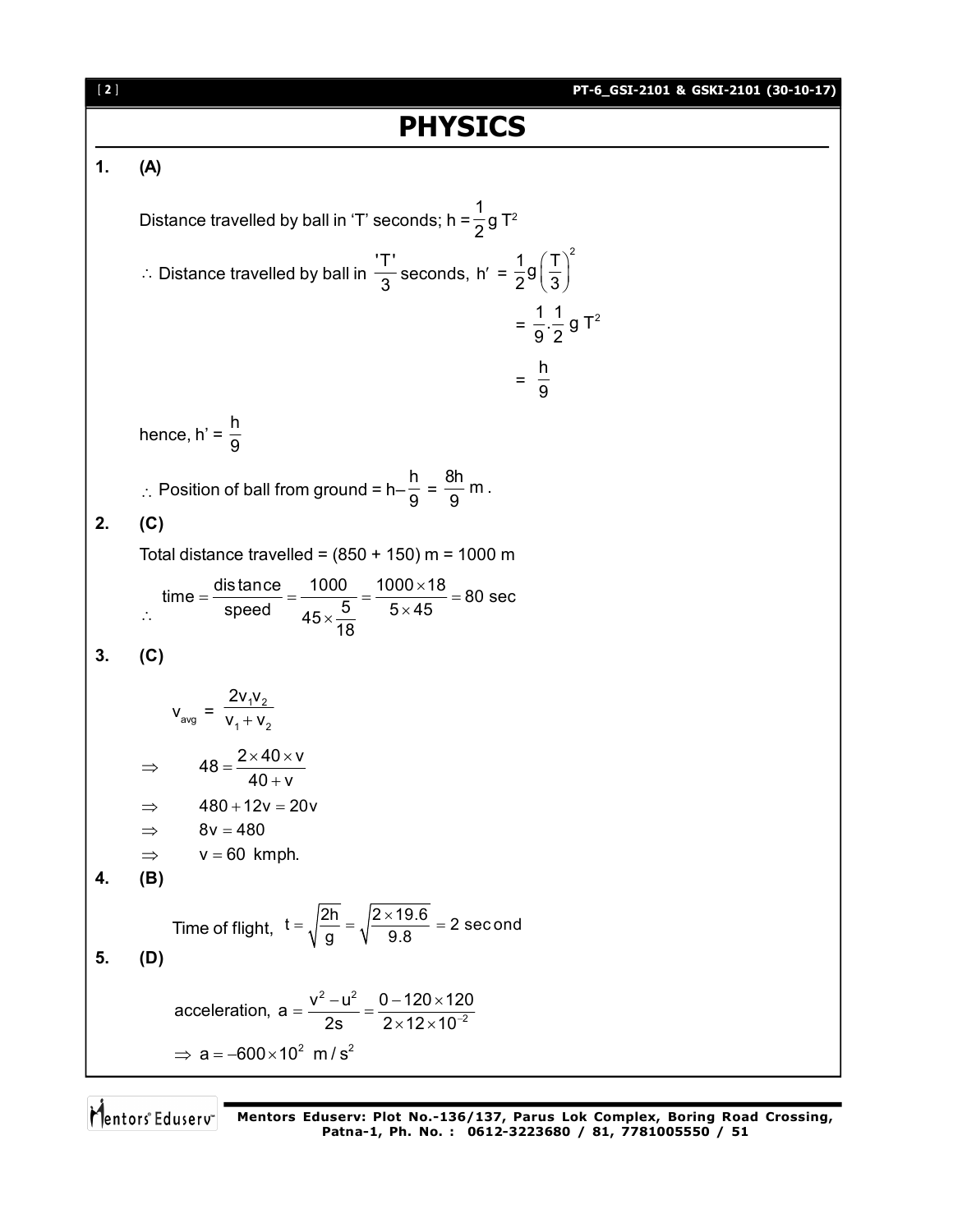#### **PT-6\_GSI-2101 & GSKI-2101 (30-10-17)** [ **3** ]

 $\therefore$  Force exerted by wooden block = m a  $\Rightarrow$  F = 30 x 10<sup>-3</sup> x 600 x 10<sup>2</sup> N  $= 1800 N$ . **6. (D)** Area under force time graph = impuse = change in momentum  $\Rightarrow$  Area =  $\frac{1}{2} \times 10 \times 2 + 10 \times 2 + \frac{1}{2} \times (10 + 20) \times 2 + \frac{1}{2} \times 20 \times 4$ 2  $2^{(2)}$  $\times$ 10 $\times$ 2 + 10 $\times$ 2 +  $\frac{1}{6}$  $\times$ (10 + 20) $\times$ 2+ $\frac{1}{6}$  $\times$ 20 $\times$ 4  $= 10 + 20 + 30 + 40 = 100$ Therefore,  $mv - mu = 100$ or  $mv = 100$ or  $v = \frac{100}{2} = 50$  m/s. 2  $=\frac{100}{2}$  = 5 **7. (C)** Velocity of recoil, v<sub>r</sub>  $v_r = \frac{-mv}{m}$ M  $=$  $\frac{-}{-}$ or 3  $v_r = \frac{-20 \times 10^{-3} \times 50}{4} = -1$  m / s 1  $=\frac{-20\times10^{-3}\times50}{1}=-1$ **8. (B)** acceleration,  $a = \frac{F_{\text{net}}}{F} = \frac{6}{40} = 0.5$  m/s. m 10  $=\frac{4.1}{10}$  =  $\frac{6.1}{10}$  = 0 FBD of 5kg block :  $R \rightarrow 5kg$ a  $R = m_{2} \times a$  $\Rightarrow$  R = 5 × 0.5 = 2.5N **9. (C)** FBD of 5 kg block : FBD of 10 kg block : 5kg a  $m<sub>4</sub>$ g 10kg T a  $m<sub>2</sub>q$ T–m<sub>1</sub>g = 5 a – (i) m<sub>2</sub> m<sub>2</sub> g – T = 10 a – (ii) from  $(i) + (ii)$ , we get  $(m_2 - m_1)$  g =  $(m_1 + m_2)$  a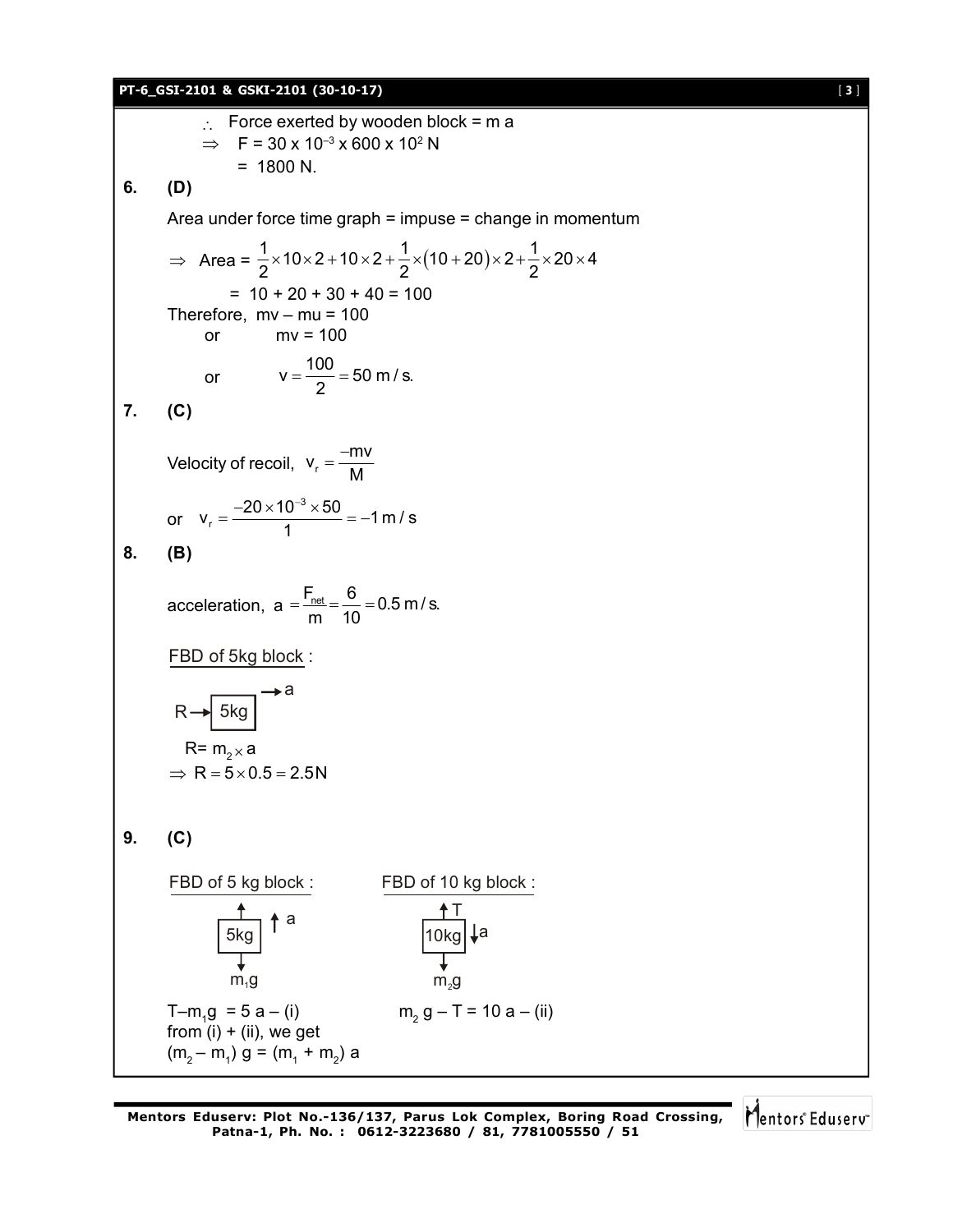**PT-6\_GSI-2101 & GSKI-2101 (30-10-17)**

or 
$$
a = \frac{(10-5)g}{15} = \frac{g}{3}
$$
  
\n10. (C)  
\n $\omega = 2 \text{ rev/s} = 2 \times 2\pi \text{ rad/s} = 4\pi \text{ rad/s}$   
\n $\therefore a_e = \omega^2 r = (4\pi)^2 \times 0.25 \text{ m/s}^2$   
\n $= 16\pi^2 \times 0.25 = 4\pi^2 \text{ m/s}^2$   
\n11. (D)  
\n $W_h = \frac{W}{16}$   
\n $\Rightarrow \frac{W_h}{W} = \frac{1}{16}$   
\n $\Rightarrow \frac{mgh}{mg} = \frac{1}{16}$   
\n $\Rightarrow \frac{g_h}{g} = \frac{1}{16}$   
\n $\Rightarrow \frac{R}{(R+h)}^2 = \frac{1}{16}$   
\n $\Rightarrow \frac{R}{R+h} = \frac{1}{4}$   
\n $\Rightarrow 3R = h \Rightarrow h = 3R$ .  
\n12. (C)  
\nConceptural  
\n13. (C)  
\n $T^2 \propto R^3$   
\n $\Rightarrow \frac{T}{T_2} = (\frac{R_1}{R_2})^{3/2}$   
\n $\Rightarrow \frac{T}{T_2} = (\frac{R}{4R})^{3/2}$   
\n $\Rightarrow \frac{T}{T_2} = (\frac{R}{4R})^{3/2}$   
\n $\Rightarrow \frac{T}{T_2} = 1$   
\n $\frac{1}{2} = 8T$ 

[ **4** ]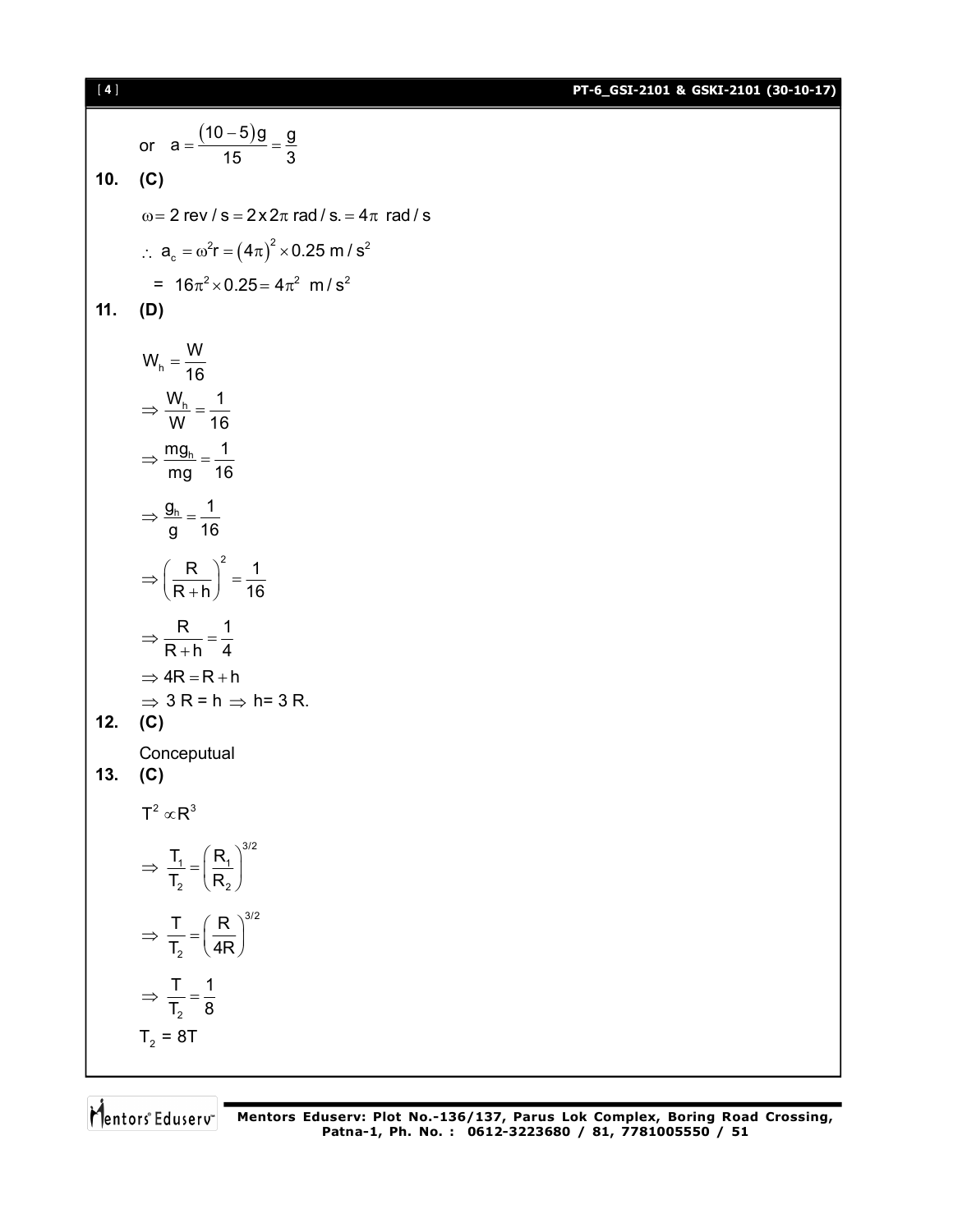#### **PT-6\_GSI-2101 & GSKI-2101 (30-10-17)** [ **5** ]

**14. (B) Conceputual 15. (D)**  $P = P_0 + \rho gh = 1.013 \times 10^5 + 1000 \times 9.8 \times 20$ =  $2.97 \times 10^5$  Pa  $\simeq$  3 atm **16. (B)**  $1$   $\cdot$   $\cdot$   $2$ 1 3 R.D. of liquid =  $\frac{W_1 - W_2}{W_1 - W_2}$  $\mathsf{W}_{\scriptscriptstyle{1}}\!-\!\mathsf{W}_{\scriptscriptstyle{2}}$  $=\frac{W_1 - W_2}{W_1 - W_2}$  $\overline{\phantom{0}}$  $1.5 = \frac{50 - W_2}{50 - 12}$  $50 - 40$  $\Rightarrow$  1.5 =  $\frac{50}{50}$  $\overline{a}$  $\Rightarrow$  1.5 = 50 – W<sub>2</sub>  $\Rightarrow$   $W_2 = 35g$ **17. (C)** For floation, W = B  $\Rightarrow$   $\rho$ vg =  $\sigma$  v<sub>in</sub> g  $\Rightarrow$  900 x V = 1000 x V<sub>in</sub>  $\Rightarrow V_{in}$ = 3V 10  $\Rightarrow V_{\text{out}} =$ V 10 % of ice cube outside water =  $\frac{\text{V}}{10}$  × 100% = 10% V  $\times$ 100% = 1 **18. (C)**  $F_{\text{max}} = F_1 + F_2$  $= (12 + 8) N = 20 N$ . **19. (A)** 2  $(2, 0, 10, 10, 10, 100, 10^2)$ 2  $a = \frac{v^2 - u^2}{2s} = \frac{0 - 10 \times 10}{2 \times 20 \times 10^{-2}} = \frac{-100 \times 10}{40}$  $=\frac{v^2-u^2}{2}=\frac{0-10\times10}{2\times10^{-2}}=\frac{-100\times10}{2\times10^{-2}}$  $\times$  20  $\times$  1  $\frac{100 \times 100}{10} = -250 \text{ m/s}^2$ 40  $=\frac{-100\times100}{10}=-2$ retardation =  $250 \text{ m/s}^2$ **20. (B)** Area under a - t graph = change in velocity v – u =  $\frac{1}{2}$  × 10 × 11 = 55 2  $\Rightarrow$  v – u =  $\frac{1}{2} \times 10 \times 11$  = 5  $\Rightarrow$  v = 55 m/s.

Mentors Eduserv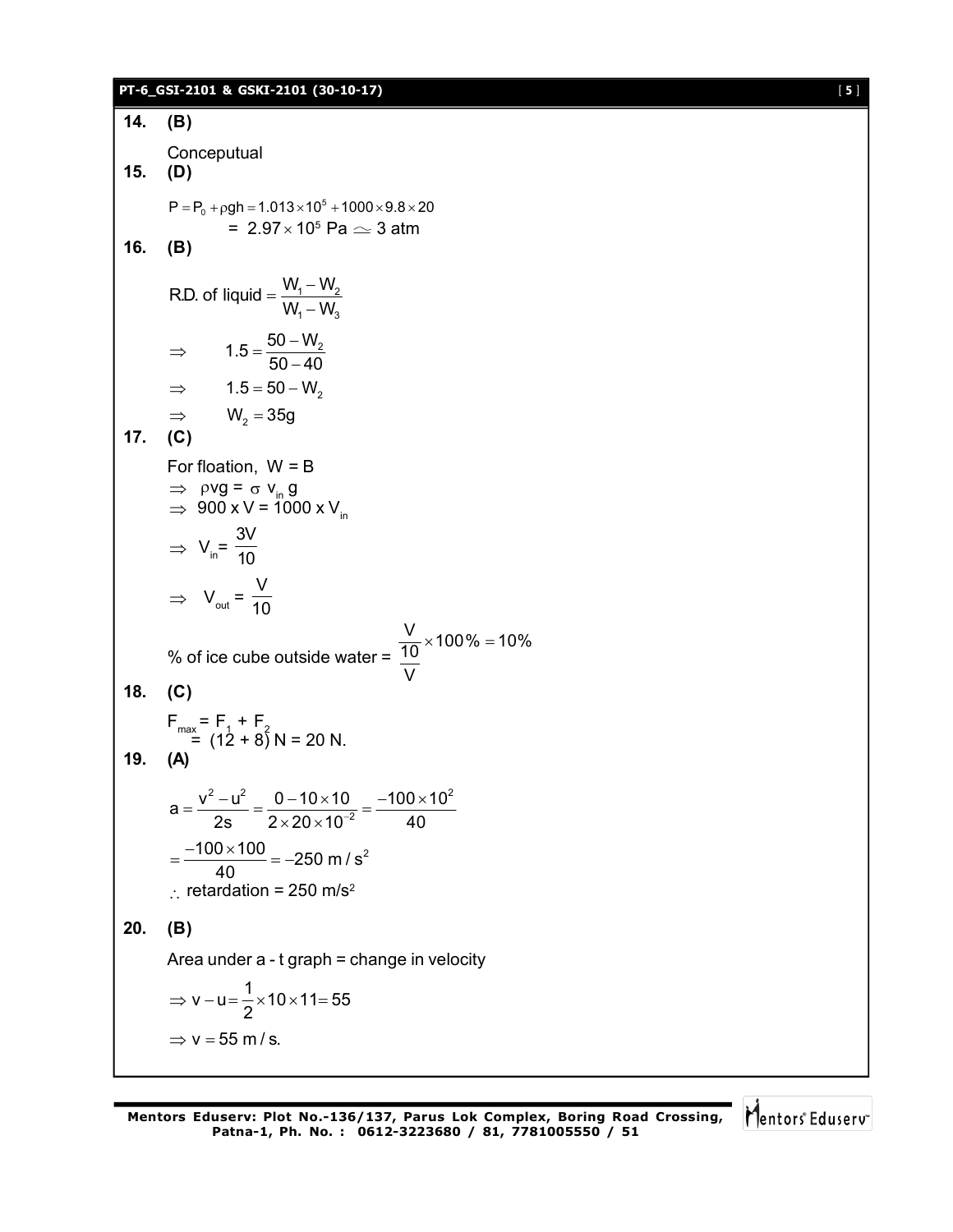|     |                                                                                                                                                                                                                                              | <b>CHEMISTRY</b>      |                                                                                 |                         |          |  |  |  |  |
|-----|----------------------------------------------------------------------------------------------------------------------------------------------------------------------------------------------------------------------------------------------|-----------------------|---------------------------------------------------------------------------------|-------------------------|----------|--|--|--|--|
| 21. | (D)<br>Atomic mass of C= 12<br>Atomic mass of $O = 16$<br>C: O mass ratio in $CO = 12:16$<br>C: O mass ratio in CO <sub>2</sub> = 12 : 32                                                                                                    |                       |                                                                                 |                         |          |  |  |  |  |
| 22. | (D)<br>No. of protons in 20 carbon = $6 \times 20 = 120$<br>No. of protons in 30 hydrogen = $30 \times 1 = 30$<br>No. of protons in 1 oxygen = $8$<br>$\therefore$ Total no. of protons in one molecule of retinol<br>$= 120 + 30 + 8 = 158$ |                       |                                                                                 |                         |          |  |  |  |  |
| 23. | (A)<br>Mg + 2Cl $\rightarrow$ Mg <sup>2+</sup> 2 [Cl <sup>-</sup> ]<br>2, 8, 2 2, 7 2, 8, 2, 8                                                                                                                                               |                       |                                                                                 |                         |          |  |  |  |  |
| 24. | Fe $CO3$<br>(D)<br>Charge<br>$2+$<br>$2 -$<br>Dividing by $1+$ 1-<br>common factor<br>Formula = $FeCO3$                                                                                                                                      |                       |                                                                                 |                         |          |  |  |  |  |
| 25. | (C)                                                                                                                                                                                                                                          |                       |                                                                                 |                         |          |  |  |  |  |
|     | No. of neutrons<br>No. of electrons<br>$O2$ has more electrons than neutrons.                                                                                                                                                                | 10 <sup>°</sup><br>10 | $^{19}_{9}F^{-}$ $^{26}_{13}Al^{3+}$ $^{16}_{8}O^{2-}$ $^{23}_{11}Na^{+}$<br>10 | 13 8<br>10 <sup>°</sup> | 12<br>10 |  |  |  |  |
| 26. | (A)<br>A will lose one electron so as to acquire the noble gas configuration.                                                                                                                                                                |                       |                                                                                 |                         |          |  |  |  |  |
| 27. | (D)                                                                                                                                                                                                                                          |                       |                                                                                 |                         |          |  |  |  |  |
|     | $\frac{e}{m}$ for                                                                                                                                                                                                                            |                       |                                                                                 |                         |          |  |  |  |  |
|     | neutron = $\frac{0}{1}$ = 0<br>(i)                                                                                                                                                                                                           |                       | (ii) $\alpha$ particle = $\frac{2}{4}$ = 0.5                                    |                         |          |  |  |  |  |
|     | proton = $\frac{1}{1}$ = 1<br>(iii)                                                                                                                                                                                                          |                       | (iv) electron = $\frac{1}{1/1837}$ = 1837                                       |                         |          |  |  |  |  |
| 28. | (C)                                                                                                                                                                                                                                          |                       |                                                                                 |                         |          |  |  |  |  |
| 29. | 2 electrons in the valence shell of calcium $_{20}$ Ca = (2, 8, 8, 2)<br>(C)<br>In the nth electronic level,<br>no. of electron = $2n^2$                                                                                                     |                       |                                                                                 |                         |          |  |  |  |  |

**Mentors Eduserv: Plot No.-136/137, Parus Lok Complex, Boring Road Crossing, Patna-1, Ph. No. : 0612-3223680 / 81, 7781005550 / 51**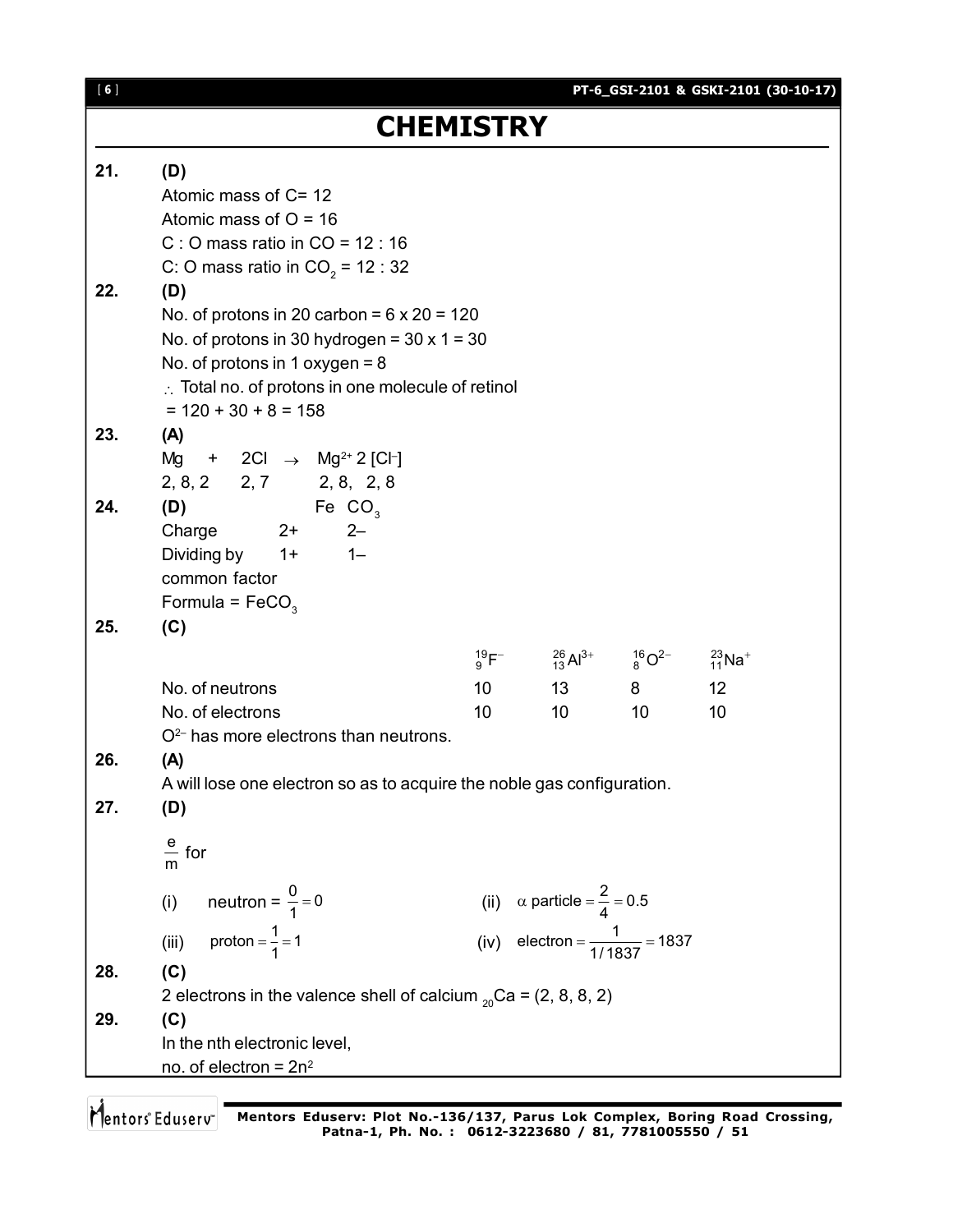|     | PT-6_GSI-2101 & GSKI-2101 (30-10-17)<br>$\lceil 7 \rceil$                                               |
|-----|---------------------------------------------------------------------------------------------------------|
| 30. | (B)                                                                                                     |
|     | Proton has a mass of 1 AMU and charge of + 1.                                                           |
| 31. | (C)                                                                                                     |
|     | The number of hydrogen atoms which combine with one atom of an element is called its                    |
|     | valency                                                                                                 |
| 32. | (C)                                                                                                     |
|     | While performing cathode ray experiment                                                                 |
|     | At normal condition, under 1 atm pressure (760 mm) Air remains poor conductor of heat &<br>electricity. |
| 33. | (D)                                                                                                     |
|     | On the basis of scattering experiment, Rutherford put forward a model of atom known as                  |
|     | 'Rutherford's nuclear model'.                                                                           |
| 34. | (B)                                                                                                     |
|     | Isobars have same mass number but different atomic numbers.                                             |
| 35. | (C)                                                                                                     |
|     | Electronic configuration of $Ca^{2+} = 2$ , 8, 8 Electronic configuration of Ar = 2, 8, 8               |
| 36. | (D)                                                                                                     |
|     | We know that, Rutherfored conducted the experiment with $\alpha$ -rays, whose composition is            |
|     | equal to $\frac{4}{2}$ He                                                                               |
|     | $\Rightarrow$ Helium nucleus                                                                            |
| 37. | (C)                                                                                                     |
|     | No. of neutrons in $C = 12 - 6 = 6$                                                                     |
|     | No. of neutrons in $Si = 28 - 14 = 14$                                                                  |
|     | Therefore the ratio of no. of neutrons in C and Si = $\frac{6}{14}$ = 3:7                               |
|     |                                                                                                         |
| 38. | (A)                                                                                                     |
|     | In Na <sup>+</sup> , number of electrons are 10.                                                        |
|     | In Ne, number of electrons $= 10$<br>So Na <sup>+</sup> and Ne have same number of electrons,           |
|     | so they are isoelectronic with one another.                                                             |
| 39. | (A)                                                                                                     |
|     | The main drawback of rutherford's model of the atom is that It does not explain the stability           |
|     | of atom.                                                                                                |
| 40. | (B)                                                                                                     |
|     | Negatively charged particles.                                                                           |
|     |                                                                                                         |
|     |                                                                                                         |
|     |                                                                                                         |
|     |                                                                                                         |

Mentors Eduserv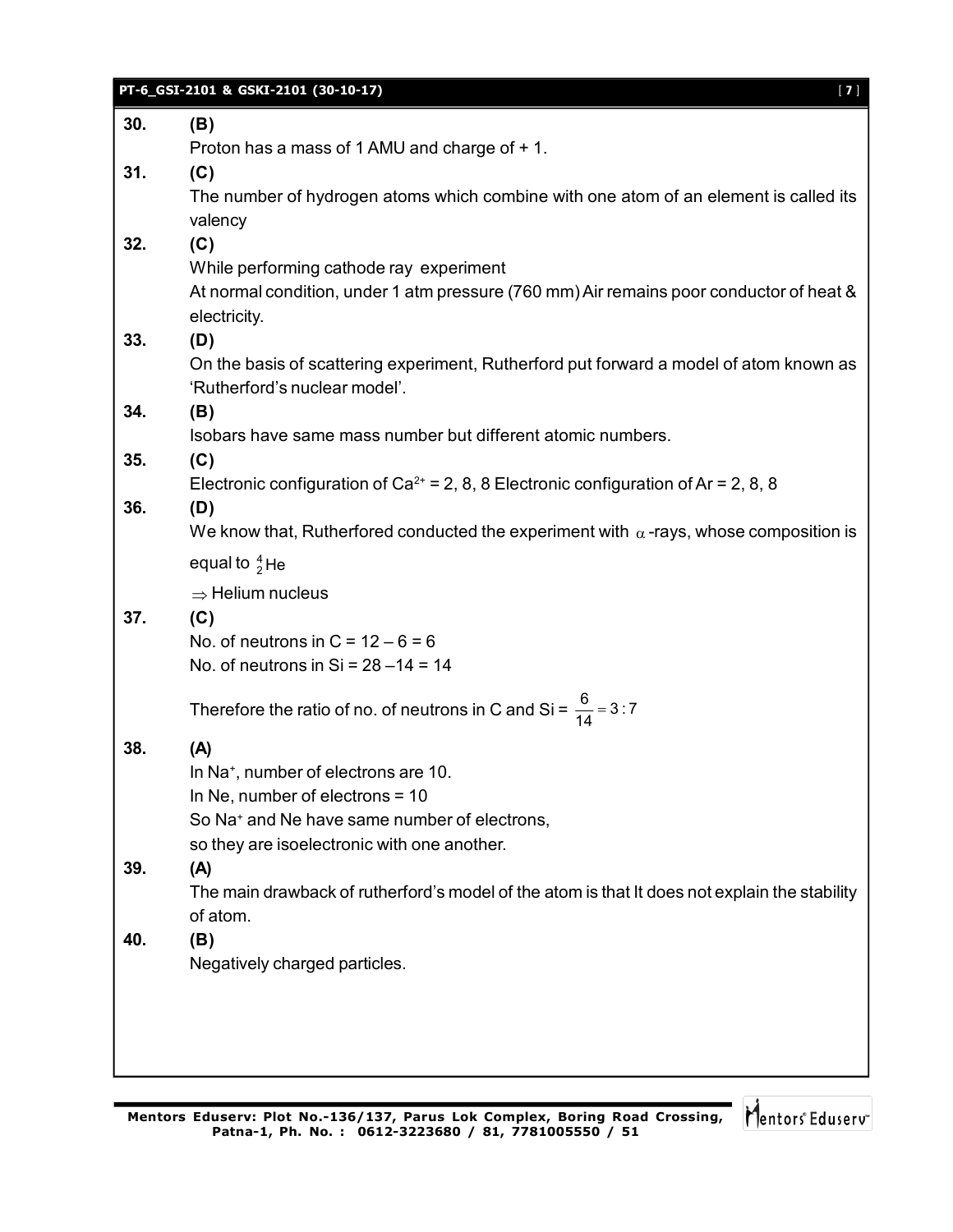[ **8** ] **41. (A)**  $1 \quad 1$  $\frac{1}{2}$  +  $\frac{1}{5}$  unique solution. **42. (B)** 1 1 6  $\frac{1}{2} = \frac{1}{2} = \frac{1}{12}$  infinitely many solution. **43. (B)**  $3x + y = 1$  $(2k - 1)x + (k - 1)y = 2k + 1$  $\frac{3}{1} = \frac{1}{1} \implies 3k - 3 = 2k - 1$  $2k - 1$   $k - 1$  $=\frac{1}{2} \Rightarrow 3k - 3 = 2k - 1$  $-1$  k  $-1$  $\Rightarrow$   $\overline{k = 2}$ **44. (B)**  $5x + 2 \le 12$  $5x \leq 10$  $x \leq 2$  $\{-4, -3, -2, -1, 0, 1, 2\}$ **45. (A)**  $\frac{1}{2}$  $(3x - 2y) - 30 = \frac{1}{4}(2x - y)$  $2^{(2)}$  4  $(2x) - 30 = - (2x - y)$ and  $\frac{1}{2}(5x-4y)-3=\frac{1}{2}(4x-3y)$  $2^{(2)}$  3  $(-4y) - 3 = -(4x - 3)$ By option **46. (D)**  $A = \{2, 3, 4\} B = \{0, 1, 2, 3\}$  $A \cup B = \{0, 1, 2, 3, 4\}$  $0 \leq x \leq 4$ **47. (A)**  $A = \{2, 3, 4\}$   $A \cap B = \{3, 4\}$ 

## **MATHEMATICS**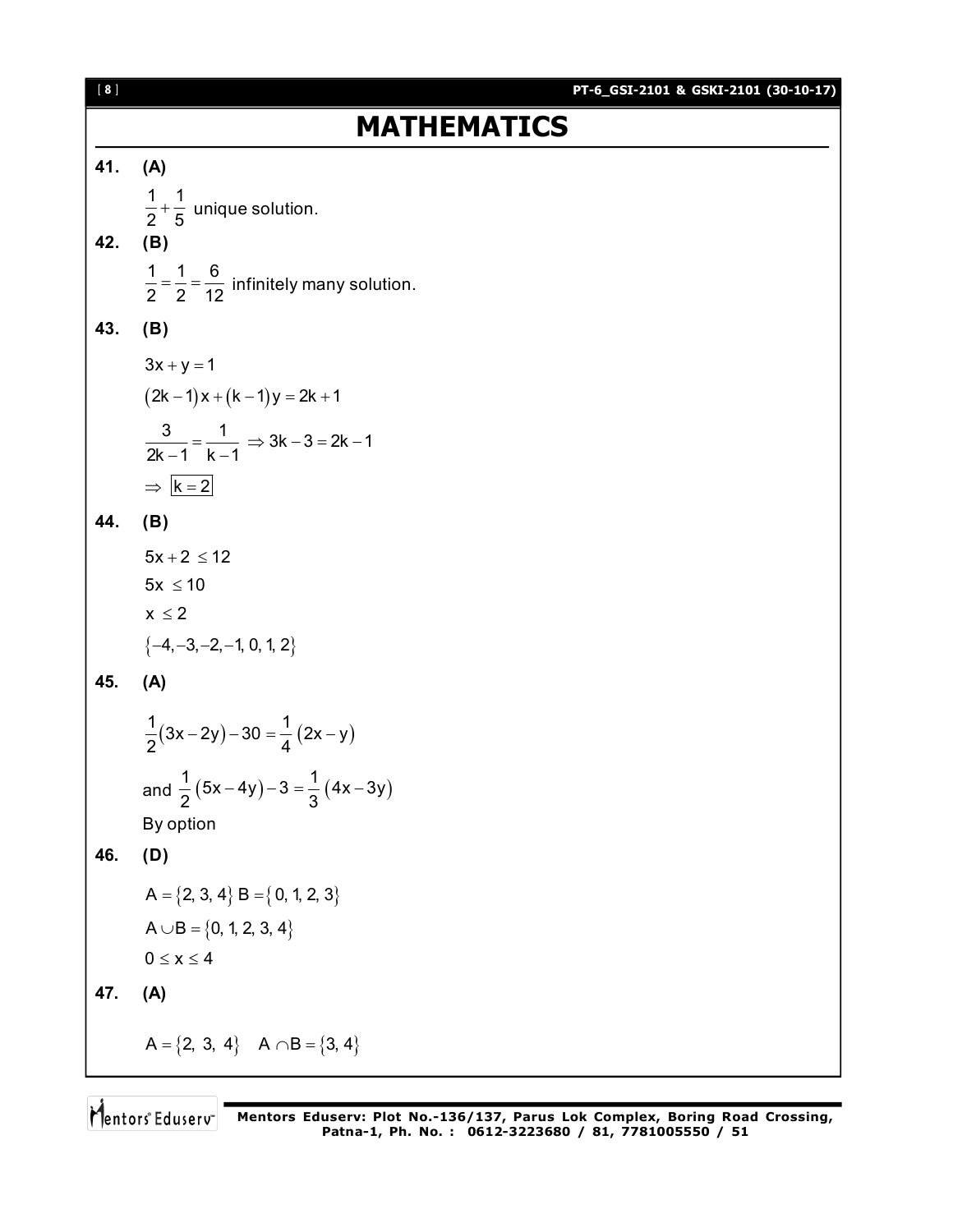#### **PT-6\_GSI-2101 & GSKI-2101 (30-10-17)** [ **9** ]

 $B = \{3, 4, 5\}$ **48. (D)** Let the ratio is x 2 y 3  $=$  $x-2$  y 3 y 8 x 2  $\frac{-2}{2} = \frac{y}{z} = \frac{z}{z}$  $\overline{\phantom{a}}$  $2x - 4 = 3y - 24$  $\Rightarrow$  2x - 3y = -20  $2x\frac{2y}{2} - 3y = -20$ 3 – 3y = –2  $\frac{4y-9y}{2} = -20$ 3  $\frac{-9y}{2} = -2$  $y = 12$  $x = 8$ **49. (B)**  $2x + y + 1 + ax - ay + a=0$  $x (a + 2) + y (1 - a) + 1 + a = 0$  $(a+2)$ (1-a) (1-a)  $y = \frac{-(a+2)x}{(a+2)} - \frac{1-a}{(a+2)}$ 1-a)  $(1-a)$  $=\frac{-(a+2)x}{(a+2)} - \frac{1}{(a+2)x}$ – a) (1–ε line is parallel to y-axis  $I - a = 0$  $|a=1|$ **50. (D)**  $2x+y+1+kx - ky+k = 0$  $x ( k + 2) + y ( 1 - k) + 1 + k = 0$  $y(1 - k) = -(k + 2)x - 1 - k$  $y =$  $(k+2)$  $(1 - k)$  $(1 + k)$  $(1 - k)$  $\frac{k+2}{k+1}$  x  $\frac{-(1+k)}{(k+1)}$  $(1 - k)$   $(1 - k)$  $+2)$   $-(1+k)$ –k) (1–k  $3x + y + 2 = 0$ slope  $= -3$  $(k+2)$ (1–k)  $\frac{k+2}{k+1}$  x - 3 = -1  $1 - k$  $\frac{-(k+2)}{(4-k)}x-3=-1$  $\overline{\phantom{0}}$  $3k + 6 = -1 + k$ 

Mentors<sup>e</sup> Eduserv<sup>®</sup>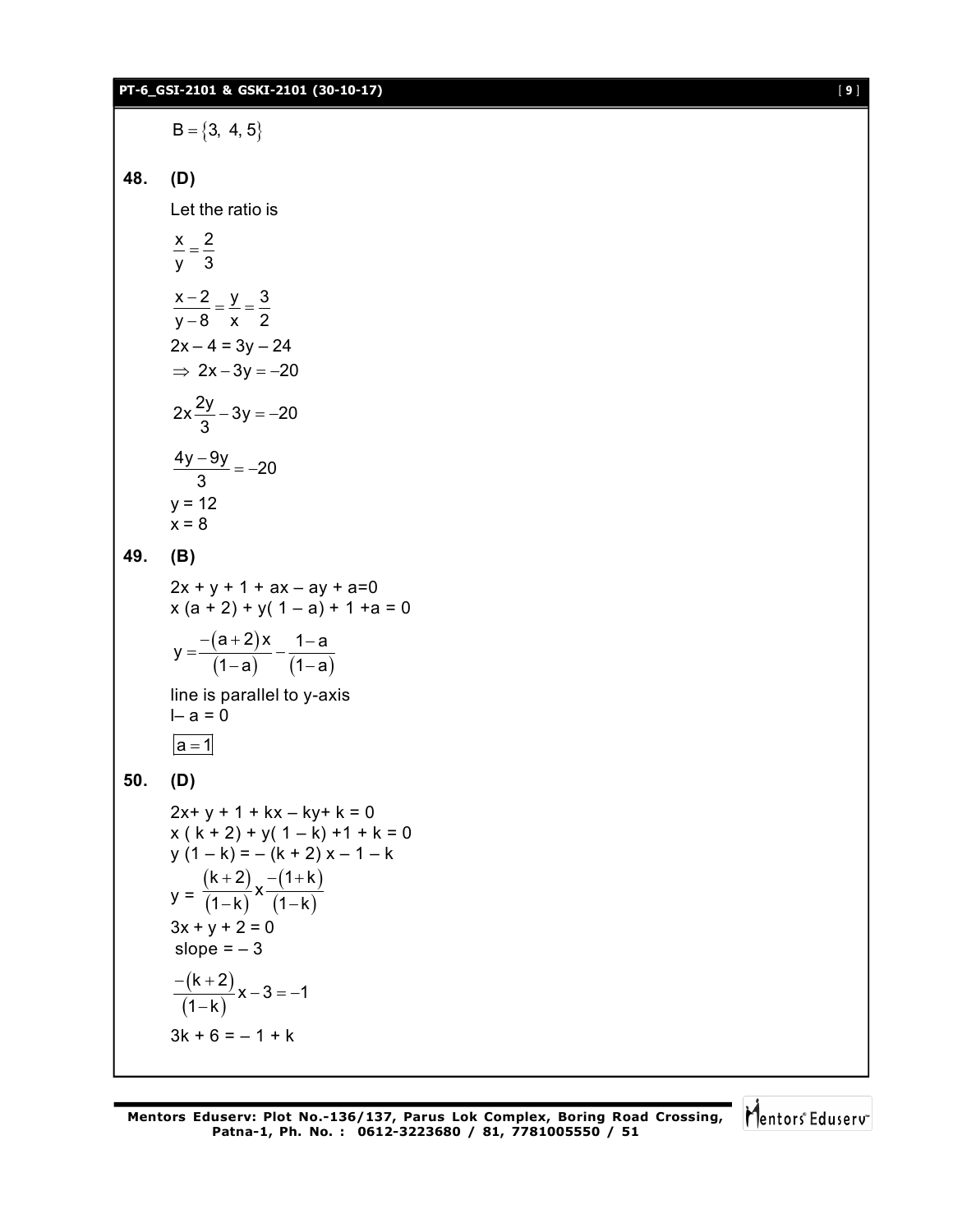| $[ 10 ]$ |                                                                                       | PT-6_GSI-2101 & GSKI-2101 (30-10-17) |
|----------|---------------------------------------------------------------------------------------|--------------------------------------|
|          | $2k = -7$                                                                             |                                      |
|          | $k = -\frac{7}{2}$                                                                    |                                      |
|          |                                                                                       |                                      |
| 51.      | (A)                                                                                   |                                      |
|          | $rac{x}{\frac{-5}{2}} + \frac{y}{4} = 1$                                              |                                      |
|          |                                                                                       |                                      |
|          | $\Rightarrow$ $\frac{2x}{5} + \frac{3y}{4} = 1$                                       |                                      |
|          | $\frac{-8x+154}{20} = 1$<br>$\Rightarrow$                                             |                                      |
|          | $-8x + 15y - 20 = 0$<br>$\Rightarrow$                                                 |                                      |
|          | $8x - 15y + 20 = 0$                                                                   |                                      |
| 52.      | (C)                                                                                   |                                      |
|          |                                                                                       |                                      |
|          | $PQ = \sqrt{x^2 + y^2}$                                                               |                                      |
| 53.      | (C)                                                                                   |                                      |
|          | A(1, 2) B(0, 0) C(a, b)                                                               |                                      |
|          | $0 = \{1(0 - \theta) + 0(b - 2) + a(2 - \theta)\}$                                    |                                      |
|          | $0 = -b + 2a$                                                                         |                                      |
|          | $b = 2a$                                                                              |                                      |
| 54.      | (A)                                                                                   |                                      |
|          | $S = \frac{56 + 28}{2} = \frac{84}{2} = 42$                                           |                                      |
|          | $A = \sqrt{42(12)(16)(14)}$                                                           |                                      |
|          | $\Rightarrow \sqrt{7 \times 6 \times 6 \times 2 \times 4 \times 4 \times 7 \times 2}$ |                                      |
|          | $\Rightarrow$ 6 x 7 x 2 x 4 = 42 x 8 = 336 cm <sup>2</sup>                            |                                      |
|          | 336 = $\frac{1}{2}$ × A C × alti                                                      |                                      |
|          | $\frac{336 \times 2}{28}$ = alti = 24 cm                                              |                                      |
|          |                                                                                       |                                      |

**Mentors Eduserv: Plot No.-136/137, Parus Lok Complex, Boring Road Crossing, Patna-1, Ph. No. : 0612-3223680 / 81, 7781005550 / 51**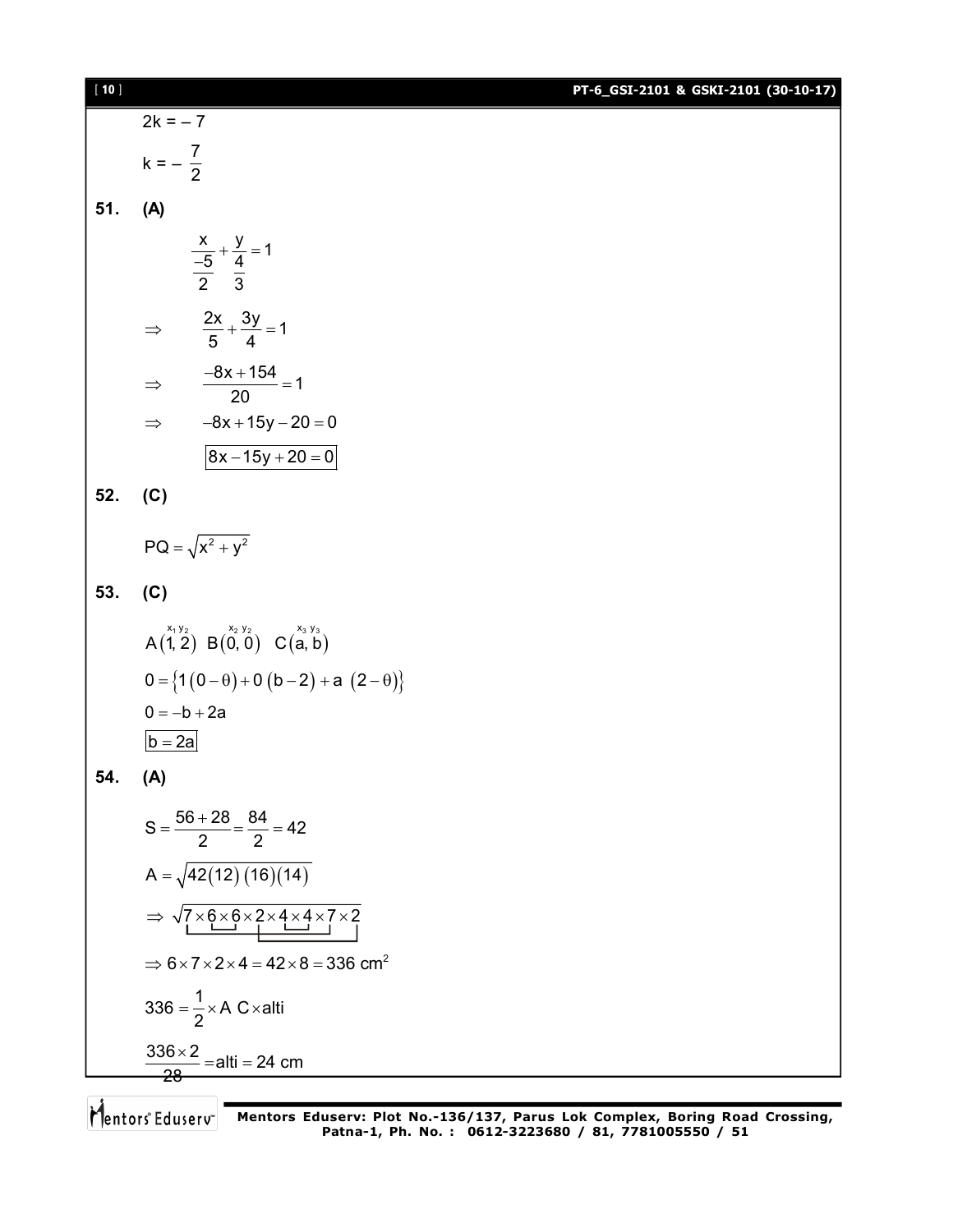#### **PT-6\_GSI-2101 & GSKI-2101 (30-10-17)** [ **11** ]

55. (A)  
\nArea = 
$$
\sqrt{\frac{21}{2}(\frac{21}{2}-5)(\frac{x}{2}-9)(\frac{x}{2}-7)}
$$
  
\n=  $\sqrt{\frac{21}{2} \times \frac{11}{2} \times \frac{3}{2} \times \frac{7}{2}}$   
\n=  $\frac{1}{4}\sqrt{7 \times 3 \times 3 \times 11 \times 7}$   
\n=  $\frac{21}{4}\sqrt{11} \text{ cm}^2$ 

$$
56. (C)
$$

$$
5 = 25x + 17x + 12x = 540
$$
  
\n
$$
54x = 540
$$
  
\n
$$
x = 10
$$
  
\n
$$
A = \sqrt{540 \times (540 - 250) (540 - 170) (540 - 120)}
$$
  
\n
$$
A = 9000 \text{ cm}^2
$$
  
\n
$$
alti = \frac{9000 \times 2}{250} = 72 \text{ cm}
$$

**57. (A)**

$$
\sqrt{(12)^2 + (16)^2} = \sqrt{144 + 256} = \sqrt{400} = 20 \text{ cm}
$$
  
Area of PQS =  $\frac{1}{2} \times 16 \times 12 = 96 \text{ cm}^2$   
Semi perimeter of PQR =  $\frac{20 + 52 + 48}{2} = \frac{120}{2}$   
= 60 cm  
Area =  $\sqrt{60 \times 40 \times 8 \times 12} = \sqrt{12 \times 5 \times 8 \times 5 \times 12} = 5 \times 12 \times 8 \times 8$   
Area of shaded portion = 480 - 96 = 384 cm<sup>2</sup>  
58. (A)  
 $\frac{1}{2} \times \text{Base} \times \text{height} = \text{Area of right angle}$   
 $\Rightarrow \frac{1}{2} \times 9 \times \text{height} = 36$   
height =  $\frac{36 \times 2}{9} = 8 \text{ cm}$ 

A

 $7 / \sqrt{5}$ 

 $B \t 9$  C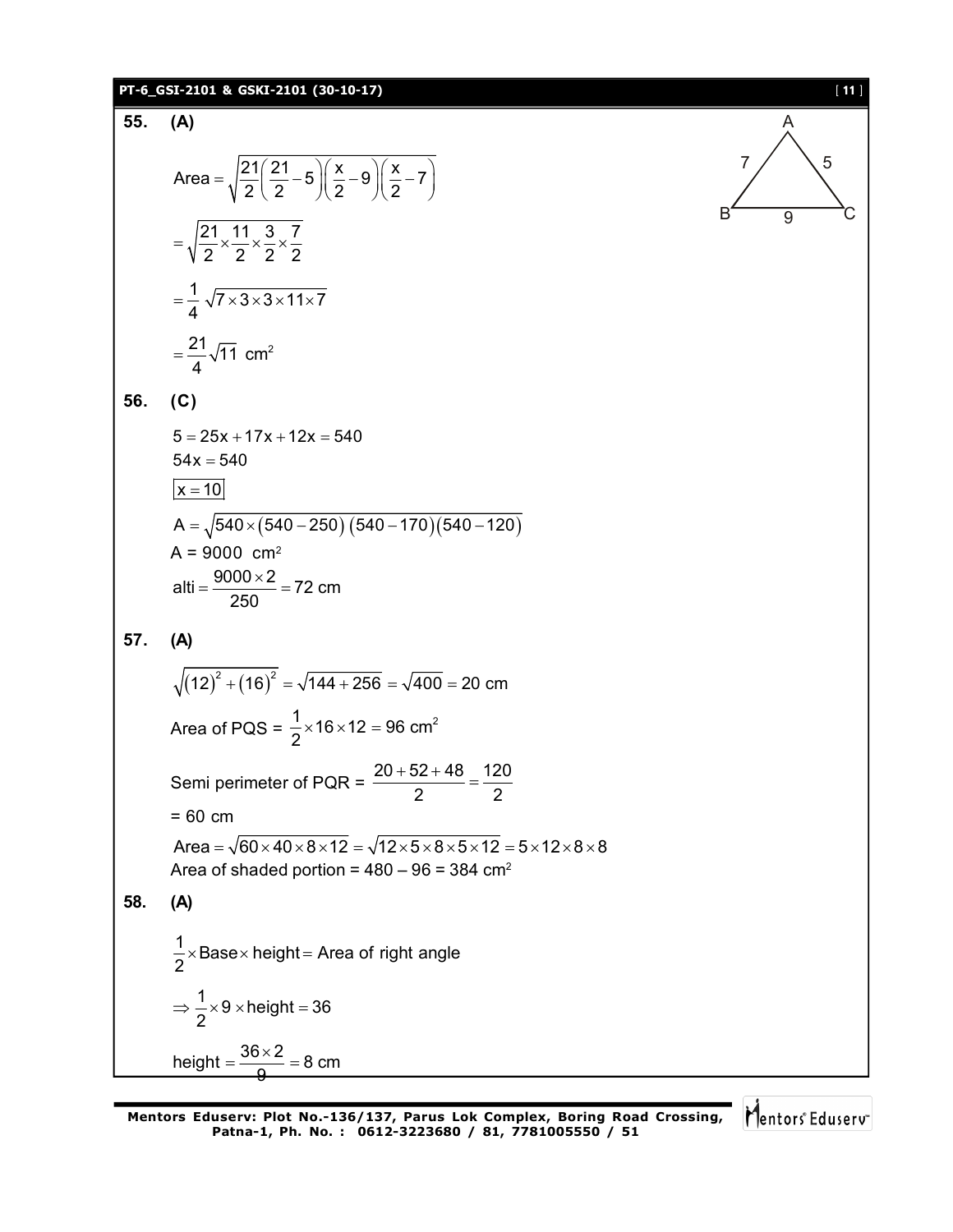**PT-6\_GSI-2101 & GSKI-2101 (30-10-17)** [ **12** ] **59. (B)** Height of equilateral  $\Delta = \frac{\sqrt{3}}{2}$  a 2  $\frac{2h}{\sqrt{2}}$  = a 3  $=$ Area =  $\frac{3}{2}$  a<sup>2</sup> =  $\frac{\sqrt{3}}{4} \times \left(\frac{2h}{\sqrt{2}}\right)^2$ 4  $4 \sqrt{3}$  $=\frac{\sqrt{3}}{4}\times\left(\frac{2h}{\sqrt{3}}\right)^2$  $=$  $3 \times 2 \times 9 \times 2 \times 9$ 4  $\sqrt{3}$   $\sqrt{3}$  $\times \frac{2\times9}{\sqrt{2}} \times \frac{2\times9}{\sqrt{2}}$  $\sim$   $\sim$   $\sim$  $\frac{81}{\sqrt{2}}$  = 46.76 cm<sup>2</sup> 3  $=$ **60. (A)**  $S = 15$ Area of  $\triangle$  ABD =  $\sqrt{15 \times 7 \times 6 \times 2}$  $=$   $\sqrt{3} \times 5 \times 7 \times 3 \times 2 \times 2 = 2 \times 3 \sqrt{35} = 6 \sqrt{35} = 35.496$  m<sup>2</sup> Area of  $\triangle$  BCD =  $\frac{1}{2} \times 12 \times 5 = 30$  m<sup>2</sup> 2  $\triangle$  BCD =  $\frac{1}{6} \times 12 \times 5 = 3$ Area of  $\Box$ ABCD = 30 + 35.49  $= 65.49 \text{ m}^2$  $\approx 65.50 \text{ m}^2$ **BIOLOGY 61. (B)**

- **62. (B)**
- **63. (D)**
- **64. (B)**
- **65. (A)**

Skin is covered by compound epithelium.